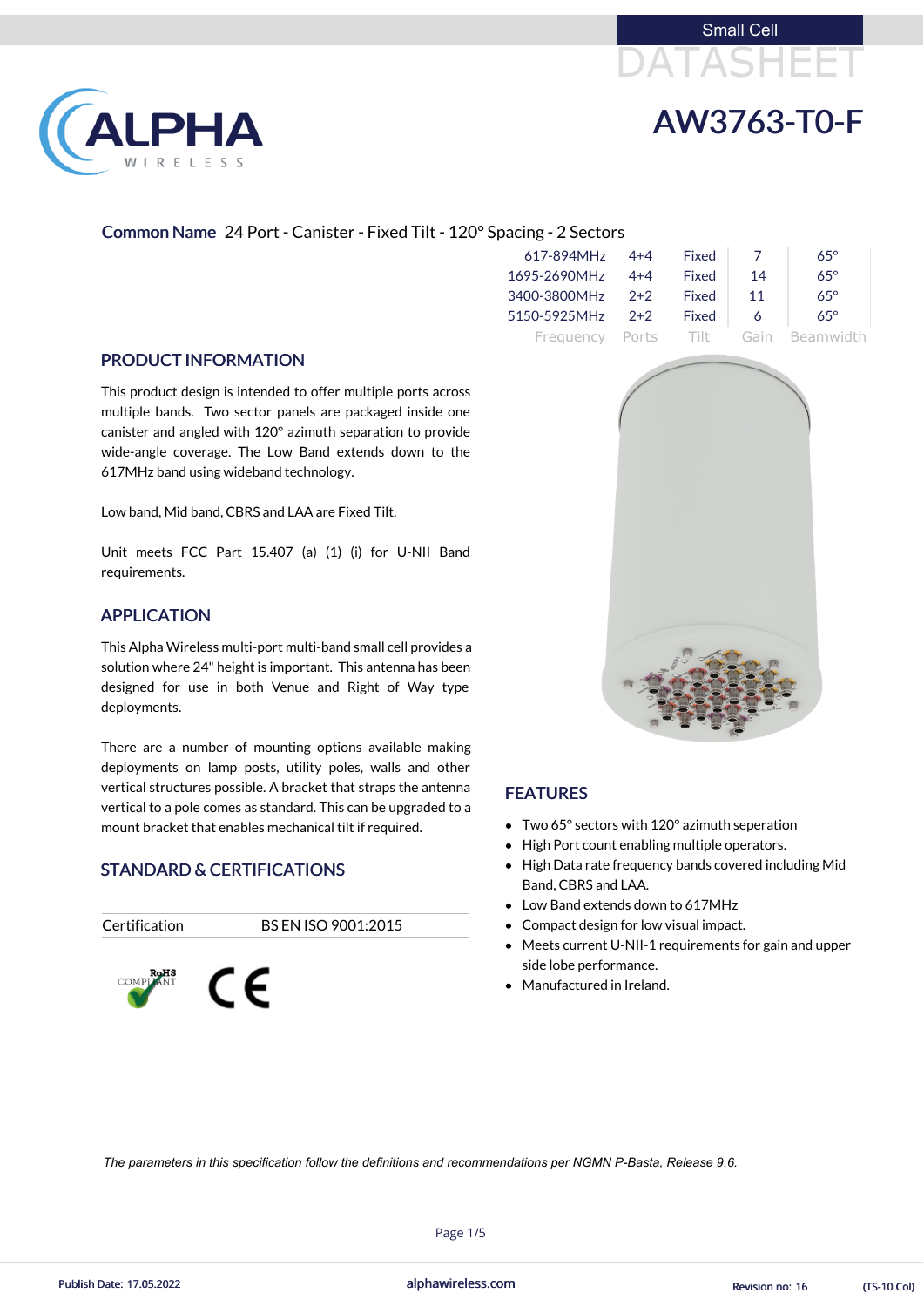

AW3763-T0-F

## TECHNICAL SPECIFICATION

| <b>Electrical Specifications</b>    |            |                        | Low Band                |                        |                        |                        | Mid Band               |                               |                             | 3.5/5.5GHz             |                         |
|-------------------------------------|------------|------------------------|-------------------------|------------------------|------------------------|------------------------|------------------------|-------------------------------|-----------------------------|------------------------|-------------------------|
| <b>Frequency Range</b>              | <b>MHz</b> | 617-686                | 686-755                 | 755-824                | 824-894                |                        |                        | 1695-1995 1920-2170 2170-2500 | 2500-2690                   |                        | 3400-3800 5150-5925     |
| Polarisation                        |            |                        |                         |                        |                        |                        | +/-45° Slant Linear    |                               |                             |                        |                         |
| Azimuth Beamwidth                   | Degree     | $75^\circ/75^\circ$    | $72^{\circ}/72^{\circ}$ | 70°/70°                | $66^\circ/66^\circ$    | $68^\circ/68^\circ$    | $66^\circ/66^\circ$    | $62^{\circ}$ / $62^{\circ}$   | $58^{\circ}$ / $58^{\circ}$ | $60^\circ/60^\circ$    | $57^{\circ}/57^{\circ}$ |
| Azimuth Beam Squint                 | Degree <   | $5^\circ$              | $5^{\circ}$             | $5^{\circ}$            | $5^\circ$              | $5^{\circ}$            | $5^{\circ}$            | $5^\circ$                     | $5^{\circ}$                 | $5^\circ$              | $5^\circ$               |
| <b>Elevation Beamwidth</b>          | Degree     | $88^\circ \pm 9^\circ$ | $72^\circ \pm 8^\circ$  | $66^\circ \pm 7^\circ$ | $64^\circ \pm 8^\circ$ | $19^\circ \pm 2^\circ$ | $17^\circ \pm 2^\circ$ | $15^\circ \pm 2^\circ$        | $13^\circ \pm 2^\circ$      | $33^\circ \pm 3^\circ$ | $26^\circ \pm 3^\circ$  |
| <b>Electrical Downtilt</b>          | Degree     | TO <sup>o</sup>        | T0°                     | TO <sup>o</sup>        | TO <sup>o</sup>        | TO°                    | TO <sup>o</sup>        | TO <sup>o</sup>               | TO <sup>o</sup>             | TO <sup>o</sup>        | TO <sup>o</sup>         |
| <b>Electrical Downtilt</b>          | Degree <   | $5^\circ$              | $5^\circ$               | $5^\circ$              | $5^\circ$              | 1.5                    | 1.5                    | 1.5                           | 1.5                         | 3.0                    | 3.0                     |
| Deviation                           |            |                        |                         |                        |                        |                        |                        |                               |                             |                        |                         |
| Impedance                           | Ohms       | 50                     | 50                      | 50                     | 50                     | 50                     | 50                     | 50                            | 50                          | 50                     | 50                      |
| <b>VSWR</b>                         | NA <       | 1.5                    | 1.5                     | 1.5                    | 1.5                    | 1.5                    | 1.5                    | 1.5                           | 1.5                         | 1.5                    | 1.5                     |
| <b>Return Loss</b>                  | dB >       | 14                     | 14                      | 14                     | 14                     | 14                     | 14                     | 14                            | 14                          | 14                     | 14                      |
| Front to Back Ratio:                | dB >       | 25                     | 25                      | 25                     | 25                     | 27                     | 27                     | 27                            | 27                          | 22                     | 22                      |
| Total Power +/-30°                  |            |                        |                         |                        |                        |                        |                        |                               |                             |                        |                         |
| Isolation                           | dB         | 25                     | 25                      | 25                     | 25                     | 27                     | 27                     | 27                            | 27                          | 22                     | 22                      |
| Passive Intermodulation             | dBc <      | $-153$                 | $-153$                  | $-153$                 | $-153$                 | $-153$                 | $-153$                 | $-153$                        | $-153$                      | N/A                    | N/A                     |
| Cross Polar                         | dB >       | 16                     | 16                      | 16                     | 16                     | 16                     | 16                     | 16                            | 16                          | 16                     | 16                      |
| Discrimination                      |            |                        |                         |                        |                        |                        |                        |                               |                             |                        |                         |
| Maximum Effective<br>Power Per Port | W          | 100                    | 100                     | 100                    | 100                    | 250                    | 250                    | 250                           | 250                         | 50                     | $\mathbf{1}$            |

## Representative Pattern Files



## Page 2/5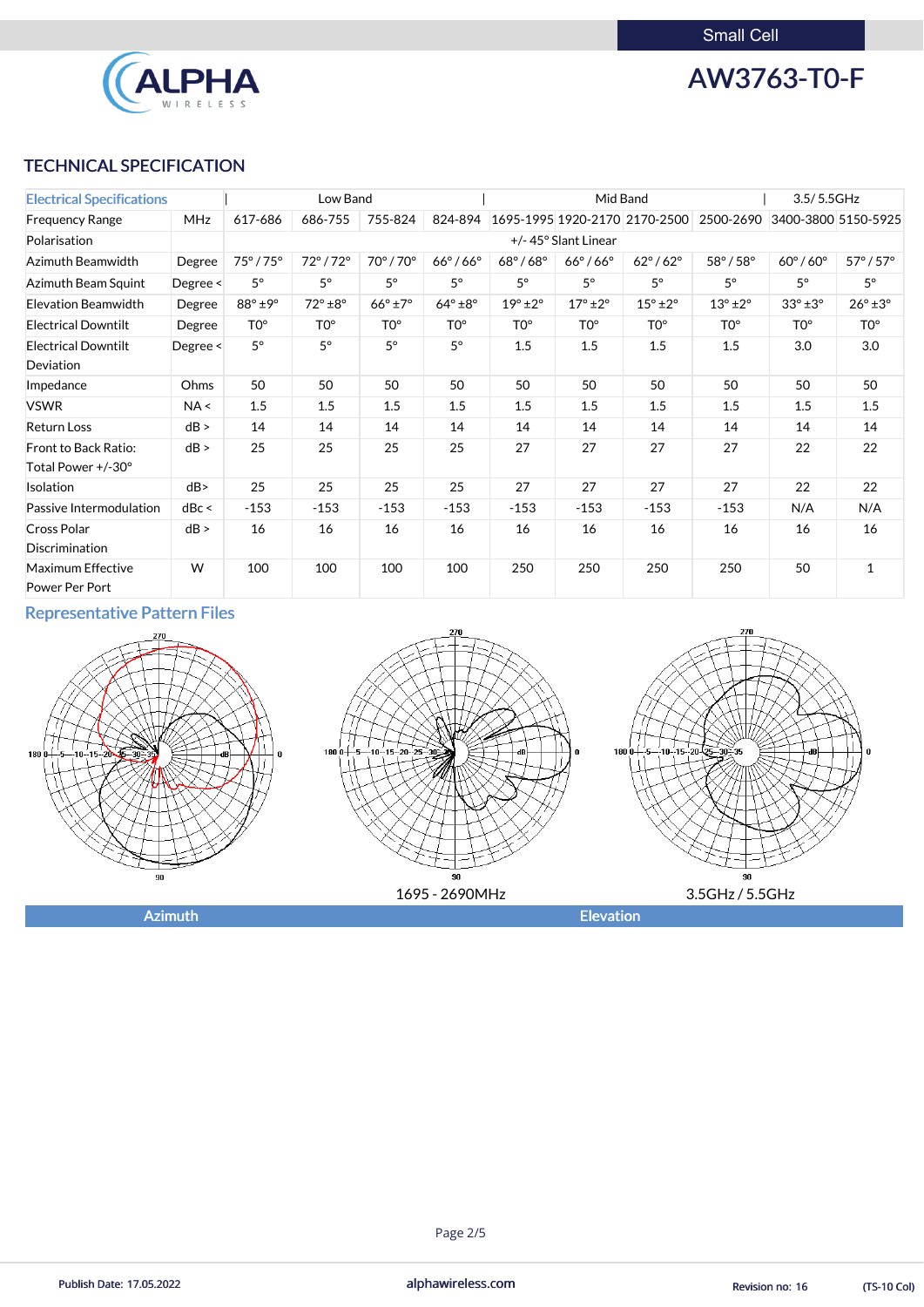

AW3763-T0-F

## TECHNICAL SPECIFICATION

## Mechanical Specifications

| <b>Dimensions</b>                               | $mm$ (in)            | 610 (24) $\times$ 365 (14.3) - (L $\times$ D) |
|-------------------------------------------------|----------------------|-----------------------------------------------|
| Packing Size (LxWxD)                            | $mm$ (in)            | 685 (27) x 448 (17.6) x 448 (17.6)            |
| Net Weight (antenna)                            | kg (lb)              | 9.5(21)                                       |
| Net Weight (mount)                              | kg (lb)              | 5.9(13)                                       |
| Shipping Weight                                 | kg (lb)              | 17.4 (38.4)                                   |
| Connector Type (Female)                         |                      | $4.3 - 10$                                    |
| <b>Connector Position</b>                       |                      | <b>Bottom</b>                                 |
| <b>Connector Position Quantity</b>              |                      | 24 (4P + 4P Low band, 4P + 4P Mid band, 2P    |
|                                                 |                      | $+2P$ CBRS & 2P + 2P LAA)                     |
| Windload Frontal (at Rated Wind Speed: 150km/h) | $N$ (lbf)            | 180 (40)                                      |
| Windload Lateral (at Rated Wind Speed: 150km/h) | $N$ (lbf)            | 180 (40)                                      |
| <b>Survival Wind Speed</b>                      | km/h (mph)           | 200 (125)                                     |
| <b>Radome Material</b>                          |                      | <b>ASA Capped ABS</b>                         |
| Radome Colour                                   | <b>RAL</b>           | 7035                                          |
| <b>Product Compliance Environmental</b>         |                      | <b>RoHS</b>                                   |
| <b>Lightning Protection</b>                     |                      | <b>DC Grounded</b>                            |
| <b>Cold Temperature Survival</b>                | Celsius (Fahrenheit) | $-40(-40)$                                    |
| Hot Temperature Survival                        | Celsius (Fahrenheit) | 70 (158)                                      |

Array Layout and RET Information

## Page 3/5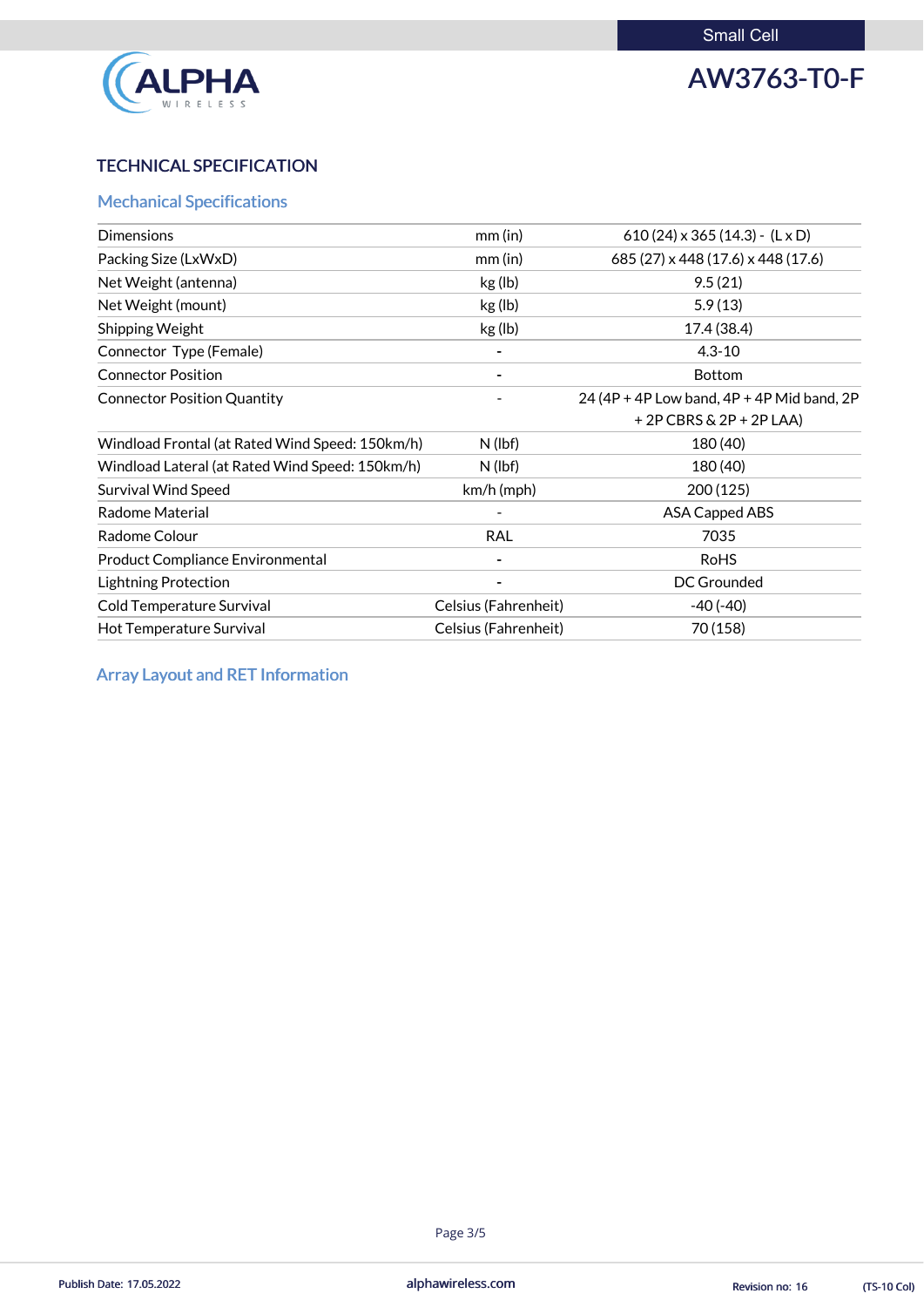Small Cell



## AW3763-T0-F

## TECHNICAL SPECIFICATION

Mechanical Illustration







Page 4/5

Publish Date: 17.05.2022 **alphawireless.com** alphawireless.com Revision no: 16 (TS-10 Col)